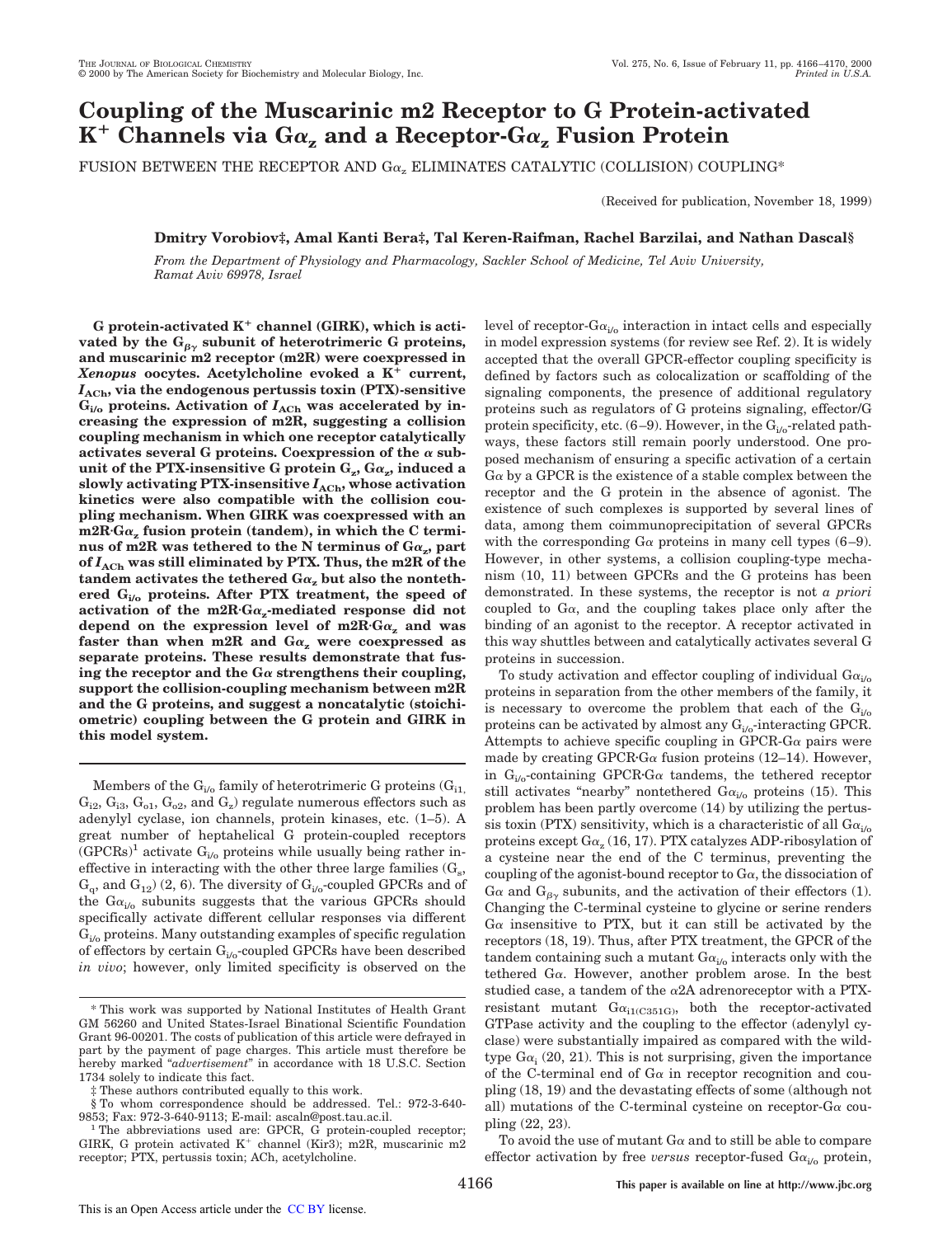we utilized the naturally PTX-resistant  $Ga_z$  (24, 25) and the  $Xenopus$  oocyte expression system.  $\text{G}\alpha_{\text{z}}$  is activated by a variety of  $Ga_{i/o}$ -coupled GPCRs and inhibits adenylyl cyclase like other  $Ga_{i/0}$  proteins (reviewed in Refs. 16 and 17), but  $Ga_{z}$  shows a slower GDP-GTP exchange rate and a very low GTPase activity (17). Recently, endogenous  $\alpha$ -adrenergic receptors have been shown to inhibit N-type  $Ca^{2+}$  channels and to activate the G protein-activated, inwardly rectifying  $K^+$  channels (GIRK) in a PTX-resistant manner in sympathetic neurons after overexpression of  $Ga_z(26)$ . Both  $Ca^{2+}$  channel inhibition and GIRK activation are mediated by a direct interaction of these channels with  $G_{\beta\gamma}$  normally released from  $Ga_{i\prime}$  proteins (4, 27–29). The use of GIRK channels expressed in *Xenopus* oocytes as an assay to study the receptor-G protein-effector coupling has been widely utilized (28, 30). It allows a controlled expression of different amounts of proteins under study, simply by injecting different amounts of the encoding RNAs, enabling a quantitative study of various aspects of the coupling mechanism. Furthermore, the binding and unbinding of  $G_{\beta\gamma}$  to and from the channel are fast. The rise and decay times of the GIRK current upon agonist application and washout are believed to be limited primarily by the rate of G protein activation (normally, the GDP-GTP exchange at the  $G\alpha$  and by the rate of GTP hydrolysis by  $Ga$ , respectively  $(28, 31, 32)$ . Therefore, the kinetics of GIRK currents reflect the kinetics of G protein activation and deactivation. Here, using this system, we demonstrate a collision coupling-type (10) mechanism in activation of the GIRK by m2R via PTX-sensitive  $G_{i,o}$  proteins and via  $G_z$  and a substantial improvement of the efficiency of coupling by tethering m2R and the  $G\alpha$  in tandem.

#### EXPERIMENTAL PROCEDURES

*cDNA Constructs and mRNA—*Materials and enzymes for molecular biology were from Roche Molecular Biochemicals, Promega, or MBI Fermentas. The cDNA of GIRK2 (33) was a gift from H. A. Lester. cDNA of  $c\beta ARK$  (34) was a gift from E. Reuveni. The coding sequences of m2R (35) were a gift from E. Peralta.  $G\alpha_z(24)$  and  $G\alpha_{i3}(36)$  (gifts from M. I. Simon) were subcloned into the pGEMHJ vector (34) using a standard polymerase chain reaction procedure in which an *Eco*RI restriction site was created immediately before the ATG initiation codon, and another  $EcoRI$  (m2R),  $HindIII$  (G $\alpha_z$ ), or  $BstEH$  (G $\alpha_{i3}$ ) site was created immediately after the stop codon. The pGEMHJ vector provides 5'- and 3'untranslated regions of the *Xenopus*  $\beta$ -globin RNA (37), ensuring a high level of protein expression in the oocytes. The m2R·G $\alpha_z$  and m2R·G $\alpha_{i3}$ tandem cDNAs were created by ligating the m2R cDNA sequence into the *Eco*RI site of the corresponding  $G\alpha$  cDNA. Thus, in each tandem protein, the full primary sequences of m2R and the  $G\alpha$  are connected by a short, 2-amino acid linker (Glu-Phe) encoded by the *Eco*RI restriction site sequence GAATTC. High quality capped RNA was prepared as described (38).

*Oocytes and Electrophysiology—Xenopus laevis* oocytes were prepared and injected with RNAs as described (39) and incubated for 3–5 days before the experiment in the ND96 solution (96 mm NaCl, 2 mm KCl, 1 mm  $\rm CaCl_2$ , 1 mm  $\rm MgCl_2$ , 5 mm Hepes/NaOH) supplemented with 50  $\mu$ g/ml gentamycin and 2.5 mM sodium pyruvate. c $\beta$ ARK RNA (5 ng/oocyte) was injected 2 days after the other RNAs, 2 days before the experiment. Two-electrode voltage clamp experiments were performed as described (39). Data acquisition and analysis were done using pCLAMP software (Axon Instruments). The membrane potential was set at  $-80$  or  $-40$  mV in the ND96 solution, and GIRK currents were induced and measured in the high  $K^+$  solution (KCl, 96; NaCl, 2; CaCl<sub>2</sub>, 1; MgCl<sub>2</sub>, 1; Hepes/NaOH, 5). Exchange of solutions was performed using the BSP-4 fast perfusion system (ALA Instruments, New York). Full exchange of solution in the experimental bath  $(50 \mu)$  volume) occurred within less than 0.5 s. The shift from ND96 to the high  $K^+$ solution evokes a basal current,  $I_{\text{basal}}$  (see Fig. 1A), which flows mainly via the GIRK channels, with a minor  $(<0.1 \mu A)$  contribution of a G protein-independent endogenous current,  $I_{\text{native}}$  (39, 40). Therefore, *I*<sub>basal</sub> was corrected by subtracting the average *I*<sub>native</sub> measured in native (not injected with RNA) oocytes. PTX treatment was done by injecting the oocytes with the activated A protomer of PTX (Alomone Labs, Jerusalem, Israel) 4–24 h before the experiment (39).

*Immunochemistry of the Expressed m2R and m2R<sup><i>·Ga Tandems in*</sup>



FIG. 1. Activation of GIRK by m2R via the endogenous  $G_{i/2}$ **proteins and via coexpressed G<sup>z</sup> .** *A*, a standard experimental protocol and the definition of  $I_{\text{basal}}$  and  $I_{\text{ACh}}$ . *B* and *C*, the dependence of the amplitude of  $I_{\text{basal}}$  and  $I_{\text{ACh}}$  (*B*) and the speed of activation of  $I_{\text{ACh}}$  (*C*) on the level of expression of m2R. Summary of three experiments is shown. Each point is mean  $\pm$  S.E. of 9–11 oocytes. In *B*, current amplitude was normalized to the average of the group of oocytes of the same donor injected with 100 pg/oocyte of m2R RNA. *D* and *E*, ACh-evoked currents in oocytes from one donor expressing the channel, m2R (100 pg of RNA/oocyte) and various doses of  $Ga_z$ . The amounts of  $Ga_z$  RNA, in pg/oocyte, are shown near each trace. In *E*, the oocytes were injected with 100 ng/oocyte of the A promoter of PTX.

*Xenopus Oocytes—*was performed essentially as described (41). Oocytes were injected with mRNAs and incubated in NDE solution containing 0.5 mCi/ml [35S]methionine/cysteine (Amersham Pharmacia Biotech) for 3–4 days at 22 °C. 5 oocytes were homogenized, and proteins were solubilized, immunoprecipitated with  $5 \mu l$  of a polyclonal antibody against m2R (Alomone Labs, Jerusalem, Israel), and electrophoresed on 7.5% polyacrylamide-SDS gel.

### RESULTS AND DISCUSSION

*Collision Coupling of m2 Receptor to GIRK via the Endogenous PTX-sensitive G Proteins—*We used the GIRK1/GIRK2 subunit composition of the G protein-gated channels, which is abundant in the brain (see Refs. 28 and 30 for review). Expression of m2R with GIRK1 and GIRK2 in *Xenopus* oocytes gave rise to inwardly rectifying  $K^+$  currents (42, 43) that were measured using the two-electrode voltage clamp method (Fig. 1*A*). Exchanging the high  $Na^+$  solution (ND96) to a high  $K^+$  solution elicited a basal current  $(I_{\text{basal}})$ , and the addition of 10  $\mu$ M agonist (acetylcholine (ACh)) caused an additional current  $(I<sub>ACh</sub>)$ , which gradually inactivated over a few minutes (39, 44, 45). 10  $\mu$ M of ACh was a saturating concentration, because a maximal response was observed already at  $1 \mu$ M (data not shown). In each experiment, all oocytes were injected with the same amount of channel RNA. We used relatively low doses of RNA of the channel subunits (50, 80, or 100 pg/oocyte each) to ensure that the amount of the endogenous  $G_{\beta\gamma}$  subunits was sufficient to activate all the channels. Indeed, larger currents were evoked by ACh at 200–500 pg/oocyte of GIRK1 and GIRK2 RNAs (data not shown).  $I_{\rm{ACh}}$  was inhibited by  $\sim$ 90% by the injection of the A promoter of PTX (Ref. 39; Figs. 1*E* and 2*B*), suggesting that the response is mediated by the endogenous PTX-sensitive  $G_{i/o}$  proteins.

Increasing the dose of m2R RNA caused an increase in  $I<sub>ACb</sub>$ ; the dose-response relationship almost saturated at 500 pg/ oocyte (Fig. 1*B*,  $\bigcirc$ ). *I*<sub>basal</sub> was unchanged by coexpression of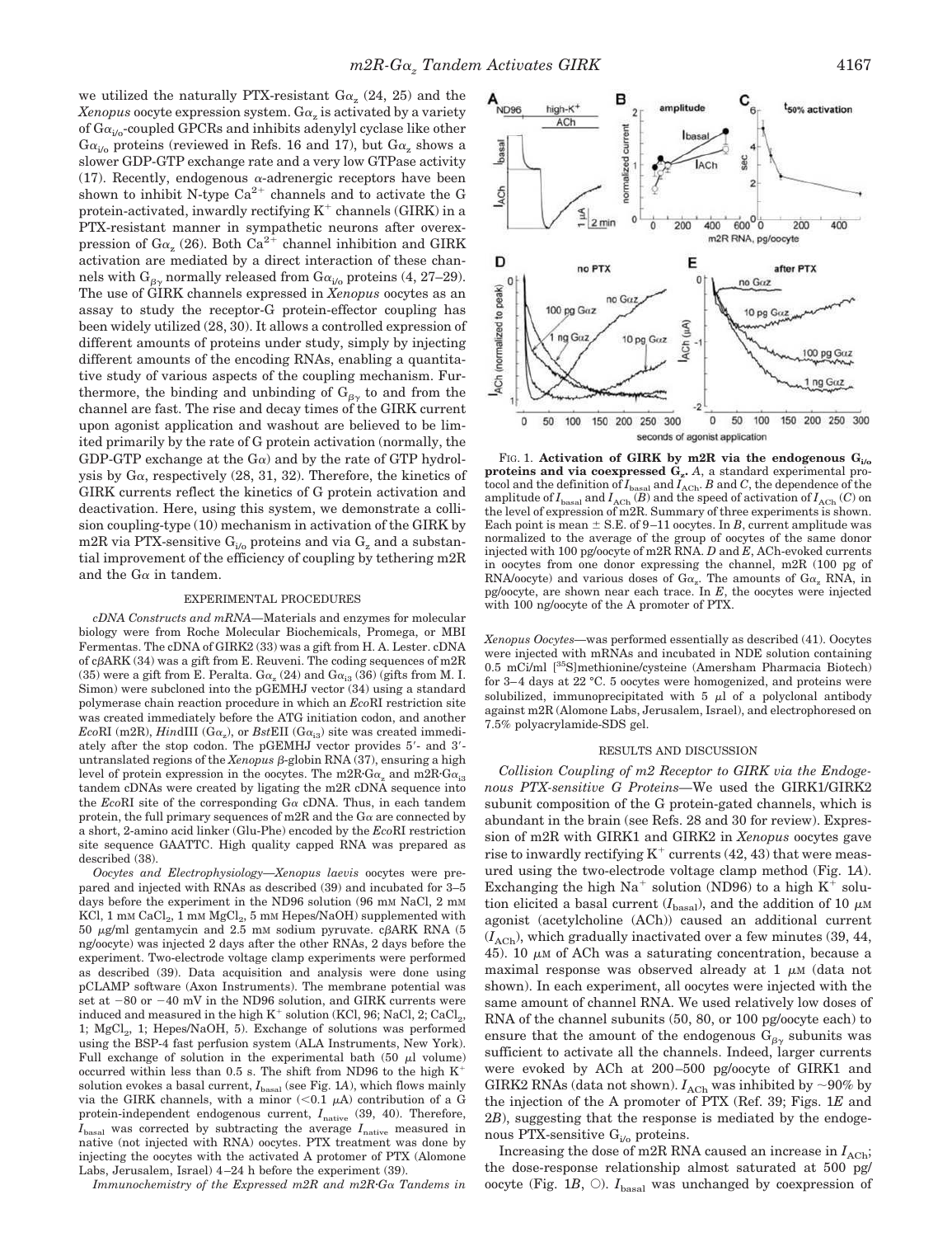

FIG. 2. **Effect of varying the level of expression of**  $Ga_z$  **and of PTX treatment on GIRK currents.** *A–C*, dependence of amplitude of  $I_{\text{basal}}(A)$ , amplitude of  $I_{\text{ACh}}(B)$ , and speed of activation of  $I_{\text{ACh}}(C)$  on the level of expression of  $G\alpha_z$  and on PTX treatment. Each point represents mean  $\pm$  S.E. from 12–33 oocytes from at least three donors. All oocytes were injected with 100 pg/oocyte of m2R RNA and the indicated amounts of Ga<sub>z</sub> RNA. *Empty bars*, no PTX treatment; *black bars*, cells treated with PTX. In each oocyte, the currents were normalized to the average value recorded in the control group ( $G\alpha_z = 0$ ). *D*, an example of the fitting procedure used to estimate the contribution of the fast component to the total  $I_{\text{ACh}}$ . The oocyte was injected with RNAs of m2R,  $Ga<sub>z</sub>$ , GIRK1, and GIRK2 (100 pg of each).  $E$ , summary of the analysis of the kind shown in  $D$ ,  $4-6$  oocytes from two batches.  $F$ , the dose dependence of  $t_{50\%\ \rm act}$  on the dose of m2R RNA in oocytes of one batch, treated with PTX  $\widetilde{(\widetilde{G}\alpha_z}$  RNA was 1 ng/oocyte). The points are mean  $\pm$  S.E. of 4–6 oocytes.

m2R at RNA doses between 10 and 100 pg/oocyte (40) but increased at 500 pg/oocyte (Fig.  $1B$ ,  $\bullet$ ), suggesting that at high m2R densities, the agonist-free receptor activates the G proteins. The speed of activation of  $I_{\text{ACh}}$  (expressed as the time by which  $I_{\text{ACh}}$  reaches 50% of peak amplitude,  $t_{50\% \text{ act}}$ ) became progressively faster with increasing expression of m2R, reaching 1.4 s at 500 pg of m2R RNA/oocyte (Fig. 1*C*). The simplest explanation for this phenomenon is a collision coupling-type mechanism (11, 46), in which one receptor shuttles between and catalytically activates several G proteins in succession. The active state of a  $G\alpha$  persists after unbinding of the receptor until GTP is hydrolyzed; only then it can bind  $G_{\beta\gamma}$ . Until then,  $G_{\beta\gamma}$  remains free ("active") too. This model predicts that the response will develop faster when more receptors are present, because each receptor has to activate less molecules of  $Ga$ , saving the shuttling and binding/unbinding time. There is an alternative theoretical possibility that each m2R is always found in a tight complex with a  $G_{i/0}$  and each complex releases one  $G_{\beta\gamma}$ . In such a case, to explain the acceleration of activation at increased levels of m2R, one must assume that each  $G_{\beta\gamma}$ activates several channels in succession, and a channel previously activated by  $G_{\beta\gamma}$  remains open at least until and during the activation of the next one. This, however, is highly unlikely in view of the fast channel deactivation upon unbinding of  $G_{\beta\gamma}$ (31, 32).

*GIRK Channels Are Activated by*  $G_{\beta\gamma}$  *<i>Released from*  $G_{\alpha_z} \beta \gamma$ *Heterotrimers*—Expression of increasing amounts of  $Ga<sub>z</sub>$  while keeping the levels of m2R and GIRK constant slowed down the speed of activation of  $I_{\text{ACh}}$  (Fig. 1*D*). The activation appeared composed of a fast and a slow component, with the slow one becoming more prominent as the concentration of  $Ga<sub>z</sub>$  RNA was increased. At the same time, the inactivation of  $I<sub>ACb</sub>$  became less apparent. The deactivation of the current upon washout of ACh became extremely slow, taking many minutes for completion (data not shown), in line with the slow GTPase

activity of  $\text{G}\alpha_{\text{z}}$ . These features are similar to those described by Jeong and Ikeda (26) for  $\mathrm{G}_{\mathrm{z}}$ -mediated activation of GIRK in sympathetic neurons, suggesting that the slow component is contributed by  $G_{\beta\gamma}$  released from  $G_{\alpha_z}\beta\gamma$  heterotrimers. Indeed, PTX treatment eliminated the fast component of activation, leaving the slow one intact (Figs. 1*E* and 2*E*). On the other hand, the ACh-evoked response was still mediated by  $G_{\beta\gamma}$ , because coexpression of a myristoylated C-terminal part of  $\beta$ -adrenergic receptor kinase (c $\beta$ ARK), which is a strong  $G_{\beta\gamma}$ chelator and blocks agonist-evoked GIRK currents in the oocytes (47), reduced  $I_{\text{ACh}}$  by 85  $\pm$  6% (mean  $\pm$  S.E.,  $n = 3$ ) in oocytes injected with 1 ng of  $Ga<sub>z</sub>$  RNA.

Fig. 2 summarizes the results of  $Ga_z$  coexpression experiments. Without PTX, the amplitudes of either  $I_{\text{basal}}$  or  $I_{\text{ACh}}$ (Fig. 2,  $A$  and  $B$ ) were not changed by coexpression of  $Ga_z$ , supporting the notion that the overall amplitude of the response was limited by the number of expressed channels. Without  $Ga_z$ , PTX strongly reduced  $I_{\rm basal}$  and almost fully suppressed the  $I_{\rm ACh}$  (39), and both  $I_{\rm basal}$  and  $I_{\rm ACh}$  were dosedependently rescued by coexpression of  $Ga_z$  (Fig. 2, A and B). At 1 ng of  $Ga_z$  RNA/oocyte,  $I_{\text{basal}}$  and  $I_{\text{ACh}}$  were already almost fully restored. The speed of activation of  $I<sub>ACh</sub>$  became progres- $\,$  sively slower with increasing dose of  $\rm Ga_{z}$ , with  $t_{50\%~\rm act}$  reaching  $35 \pm 5$  s at 1 ng of G $\alpha$ <sub>z</sub> RNA in the presence of PTX (Fig. 2*C*). At all concentrations of  $Ga_z$ ,  $t_{50\%\,\,act}$  was lower in cells untreated with PTX, although this difference was reduced from 2.9-fold at 10 pg to 1.7-fold at 1 ng of  $Ga_z$  RNA (Fig. 2*C*). The fast component of activation could be reasonably well fitted by a single exponent with time constant of activation  $(τ)$  of 1–3 s in a majority of cells (Fig. 2*D*). This allowed to estimate its contribution to the peak amplitude of  $I_{\text{ACh}}$  (Fig. 2*E*). This analysis showed that in PTX the fast component of activation was practically absent. As expected, in the absence of PTX the contribution of the fast component decreased as the expression of  $Ga<sub>z</sub>$ increased; about 30% of total agonist-evoked current was still contributed by the endogenous  $G\alpha_{i/0}$  even at 1 ng of  $G\alpha_{z}$  RNA.

The results of Fig. 2 (*A—E*) demonstrate that the endogenous  $Ga_{i/o}$  and the expressed  $Ga_{z}$  compete for the available m2R, to donate  $G_{\beta\gamma}$  for channel activation. In the absence of PTX, a fast component of activation is contributed by the endogenous  $Ga_{i\omega}$ at all doses of  $Ga_z$  RNA, even 1 ng/oocyte, and only after PTX treatment all channels can be activated solely via  $G_{\beta\gamma}$  coming from  $\mathrm{G}_{\mathrm{z}}$ . PTX reveals the actual kinetics of the response evoked via G<sub>z</sub>.

These experiments also have an important general implication: PTX is often used to suppress agonist-evoked responses mediated by  $G_{i/2}$  proteins, to evaluate in this way what part of the cellular response evoked by this agonist is mediated by PTX-insensitive G proteins. Our results call for caution in such interpretations by showing that after PTX treatment, PTXinsensitive G proteins may "take over" the function of PTXsensitive  $G_{i/o}$  proteins and couple to a larger proportion of effector molecules than under normal conditions.

The smaller amplitude of  $I_{\rm{ACh}}$  at low levels of  $\rm{G}\alpha_{z}$  expression suggests that  $G_z$  protein expression is limiting; each  $G_z$  may donate  $G_{\beta\gamma}$  for the activation of a limited number of channels (maybe only one). The progressive increase in  $t_{50\%\text{ act}}$  with increasing  $G\alpha$ <sub>z</sub> expression in the presence of PTX (Fig. 2*C*) is compatible with the collision coupling mechanism: when more  $Ga<sub>z</sub>$  are available, each receptor can activate more G proteins (hence a greater  $I_{\text{ACh}}$ ; compare with Fig. 2*B*); but activation of more G proteins by each receptor simply takes more time. An alternative explanation is the presence of a diffusional barrier between  $G<sub>z</sub>$  and GIRKs (because of channel scaffolding with other G proteins such as  $G_i$ , etc.), when some of the channels are poorly accessible to  $G_{\beta\gamma}$  derived from  $G_z$ . Expression of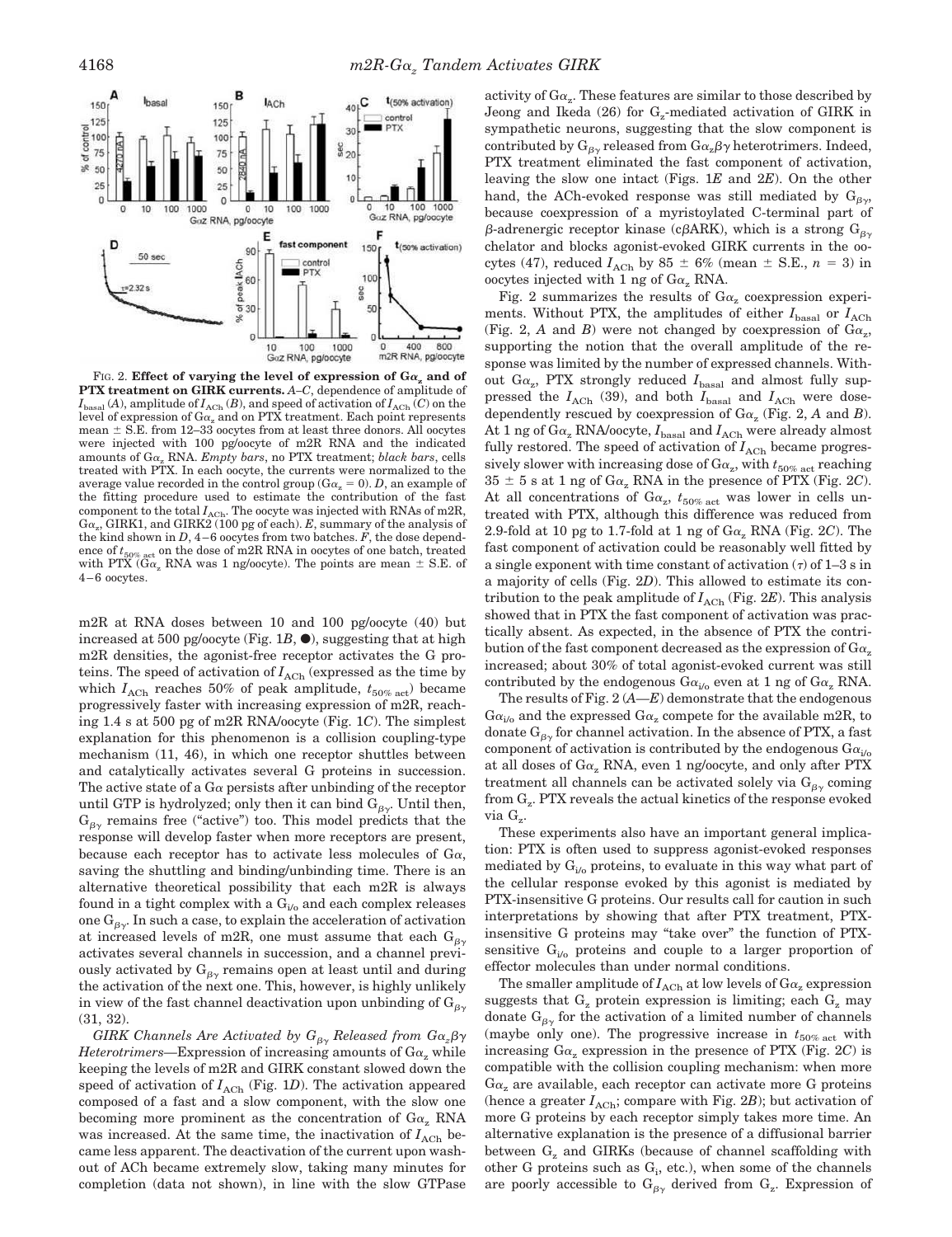

FIG. 3. **Expression of the m2R·G** $\alpha$ **<sub>z</sub> tandem and its coupling to GIRK.** *A*, a polyclonal antibody against m2R immunoprecipitates metabolically labeled m2R, m2R·G $\alpha_{i3}$ , and m2R·G $\alpha_{z}$  tandems from oocytes injected with 100 pg of each RNA but not from uninjected oocytes. *B* and  $C$ , effect of the level of expression of the m2R·G $\alpha$ <sub>z</sub> tandem and of PTX on  $I_{\text{basal}}(B)$  and  $I_{\text{ACh}}(C)$ . Results from a representative batch of oocyte are shown; similar results were obtained in two more batches. The *bars* show mean  $\pm$  S.E. of 3–7 oocytes. Asterisks indicate  $p < 0.05$  or better (*t* test). *D*, representative traces of the responses to ACh in oocytes expressing the GIRK channels and either m2R (*trace 1*, 100 pg/oocyte) or m2R·G $\alpha$ <sub>z</sub> tandem (100 pg/oocyte) with (*trace 3*) or without (*trace 2*) PTX treatment. *E*, dependence of  $t_{50\% \text{ act}}$  of  $I_{\text{ACh}}$  on the level of expression of m2R·G $\alpha_z$ . Same experiment as in *B* and *C*. Similar results were obtained in two additional batches. *F*, comparison of  $t_{50\%\text{ act}}$  from all experiments in which 100 pg RNA/oocyte of each of the indicated constructs were injected. Each *bar* shows mean  $\pm$  S.E. of 15–53 oocytes from 5–12 batches, except for the m2R $G_{\alpha_{i3}}$  tandem (7 oocytes, two batches). *Horizontal bars* with *asterisks* indicate statistically significant differences  $(p < 0.05$  or better) obtained in comparisons between selected groups (two-tailed *t* test).

more  $G<sub>z</sub>$  might eventually force the activation of the previously inaccessible population of channels, but with a slower time course, reflecting the slower diffusion of  $G_{\beta\gamma}$  to these channels. We view the collision coupling mechanism between m2R and  $G_z$ as a more plausible explanation, because it is supported by an independent experiment showing acceleration of activation of  $I_{\text{ACh}}$  by increasing the level of expression of m2R, in the presence of PTX (Fig. 2*F*). Importantly, the activation of GIRK by  $G_z$  is much slower than by PTX-sensitive  $G_{i/0}$ . Comparison of the group in which all the channels were activated by the endogenous  $G_{i/o}$  (0 pg of  $Ga_z$ , no PTX) and the group in which the same amount of channels was activated by  $\mathrm{G}_{\mathrm{z}}$  (1 ng of  $\mathrm{G}\alpha_{\mathrm{z}}$ RNA, with PTX) reveals a 22-fold difference in  $t_{50\%\text{ act}}$  (Fig. 2*C*). To understand the reasons for this poor speed of activation, we have created an  $m2R \cdot G_{\alpha_z}$  tandem and studied its interaction with GIRK. For comparison, an m2R·G $\alpha_{i3}$  tandem was also made and tested.

*Stoichiometric Coupling of the m2R<sup><i>G*</sup><sub>*G*</sub><sup>*z*</sup> *Tandem to GIRK—* Metabolically labeled m2R, m2R·G $\alpha_{\rm z}$ , and m2R·G $\alpha_{\rm i3}$  were immunoprecipitated from oocytes injected with 100 pg of each RNA with a polyclonal antibody against m2R. The amounts of all three proteins were approximately equal (Fig. 3*A*). m2R (calculated molecular mass, 51.7 kDa) is a glycosylated protein (48) with an apparent molecular mass of 65–80 kDa in mammalian cells (48, 49). In the oocytes, it ran as a diffuse band of  $\sim$ 90 kDa (Fig. 3*A*), suggesting that it was glycosylated stronger than in mammalian cells. The apparent sizes of the tandem proteins were 116–120 kDa, above the calculated  $\sim$ 92 kDa,

suggesting that these proteins were also glycosylated. Uninjected oocytes were devoid of label.

In oocytes coexpressing the  $m2R·G\alpha_z$  tandem with GIRK,  $I_{\text{basal}}$  was stable in the range 50–300 pg of m2R·G $\alpha_{\text{z}}$  RNA but grew at higher doses (Fig. 3*B*), suggesting a substantial basal activity of the receptor at high expression levels.  $I_{\text{ACh}}$  grew dose-dependently with increasing amounts of tandem RNA (Fig. 3*C*). PTX reduced both  $I_{\text{basal}}$  and  $I_{\text{ACh}}$  at lower doses of  $m2R \cdot G\alpha_z$ , confirming that a GPCR, even when tethered to a  $Ga$ , can still activate other nontethered G proteins (15). Above 300 pg/oocyte of tandem RNA, PTX had little effect on either  $I_{\text{basal}}$  or  $I_{\text{ACh}}$  (Fig. 3, *B* and *C*), suggesting that there were enough tandems to donate  $G_{\beta\gamma}$  for activation of most channels. The m2R·G $\alpha_z$ -mediated  $I_{\text{ACh}}$  was fully G<sub> $\beta_Y$ </sub>-dependent, because  $coexpression$  of  $c\beta ARK$  completely abolished it (data not shown). Examination of the rising phase of  $I_{\text{ACh}}$  (Fig. 3*D*) revealed that activation by  $m2R \cdot Ga_z$  was *accelerated* by the PTX treatment (Fig. 3*D*, *trace 2*, and Fig. 3*F*). This was true at most doses of  $\text{m}2\text{R} \cdot \text{G}\alpha_z$  (Fig. 3*E*). These results reveal that the coupling of the tethered receptor to  $Ga<sub>z</sub>$  within the tandem is better (faster) than its coupling to the nontethered  $G\alpha_{i\alpha}$ . Again, PTX treatment reveals the real kinetics of GIRK activation by the tandem. Fig. 3*F* summarizes the differences in the kinetics of GIRK activation, obtained in several experiments at the same doses of RNAs of m2R,  $Ga_z$ , or m2R· $Ga$ : 100 pg/oocyte. The activation of GIRK by the m2R·G $\alpha$ <sub>z</sub> (in PTX) is 4-fold faster than by separately expressed m2R and  $Ga_z$ , suggesting that the slowness of coupling of m2R to GIRK via  $\mathrm{G}_{\mathrm{z}}$  is primarily the result of poor receptor- $Ga_z$  coupling. Yet, activation by the  $m2R \cdot G\alpha_z$  tandem is still slower ( $p < 0.001$ ) than by m2R via the endogenous  $G_{i/0}$  ( $t_{50\%}$  act, 3.6  $\pm$  0.4 s, *n* = 16, *versus* 1.9  $\pm$  0.1 s,  $n = 53$ ). This may reflect the slow intrinsic kinetics of  $Ga<sub>z</sub>$ activation, because a structurally similar tandem, m2R $G_{\alpha_{i3}}$ , activated the channel even faster than m2R via the endogenous  $G_{i/0}$  ( $t_{50\%}$  act, 0.8  $\pm$  0.2 s, n = 7).

The most striking consequence of the physical link between m2R and  $Ga<sub>z</sub>$  was revealed after PTX treatment, which eliminated of the contribution of the endogenous  $G_{i/o}$  (Fig. 3*E*): the speed of activation of the m2R·G $\alpha_{\rm z}$ -mediated response did not depend on the expression level of the tandem. This result clearly demonstrates a stoichiometric interaction between m2R and  $Ga<sub>z</sub>$  in the tandem protein, confirming that tethering produces an active GPCR-G $\alpha$  complex and eliminates the collision coupling. Furthermore, it confirms that collision coupling (if any) between free  $G_{\beta\gamma}$  and GIRK does not contribute to the activation kinetics. This, in turn, strengthens the conclusion reached above, that the collision coupling under normal conditions (free expressed m2R; Figs. 1*C* and 2*F*) occurs on the receptor-G protein level. The stoichiometric (noncatalytic) coupling between the released  $G_{\beta\gamma}$  and the channel may simply reflect the fast dissociation of  $G_{\beta\gamma}$  (see above). A more tantalizing possibility is that there is a high affinity preformed complex between a G protein heterotrimer and the GIRK (50, 51), so that dissociation between G $\alpha$  and  $G_{\beta\gamma}$  is immediately followed by the activation of the effector, saving the time lag introduced by the diffusion. Such a scheme explains well the fast kinetics of GIRK activation in atrial myocytes and in neurons (32, 52).

*Conclusions—*Using the *Xenopus* oocyte expression system, we have performed a quantitative comparison of activation of an effector (GIRK) by a GPCR (m2R) via endogenous PTXsensitive G proteins, via a coexpressed  $Ga_z$ , and via an  $m2R \cdot G\alpha_z$  tandem (fusion) protein. The efficiency (in terms of kinetics) of coupling of the components of the signaling pathway was monitored by measuring the activation kinetics of the GIRK current. Our results demonstrate a collision coupling between m2R and the  $G_{i/0}$  proteins (either endogenous  $G_{i/0}$  or